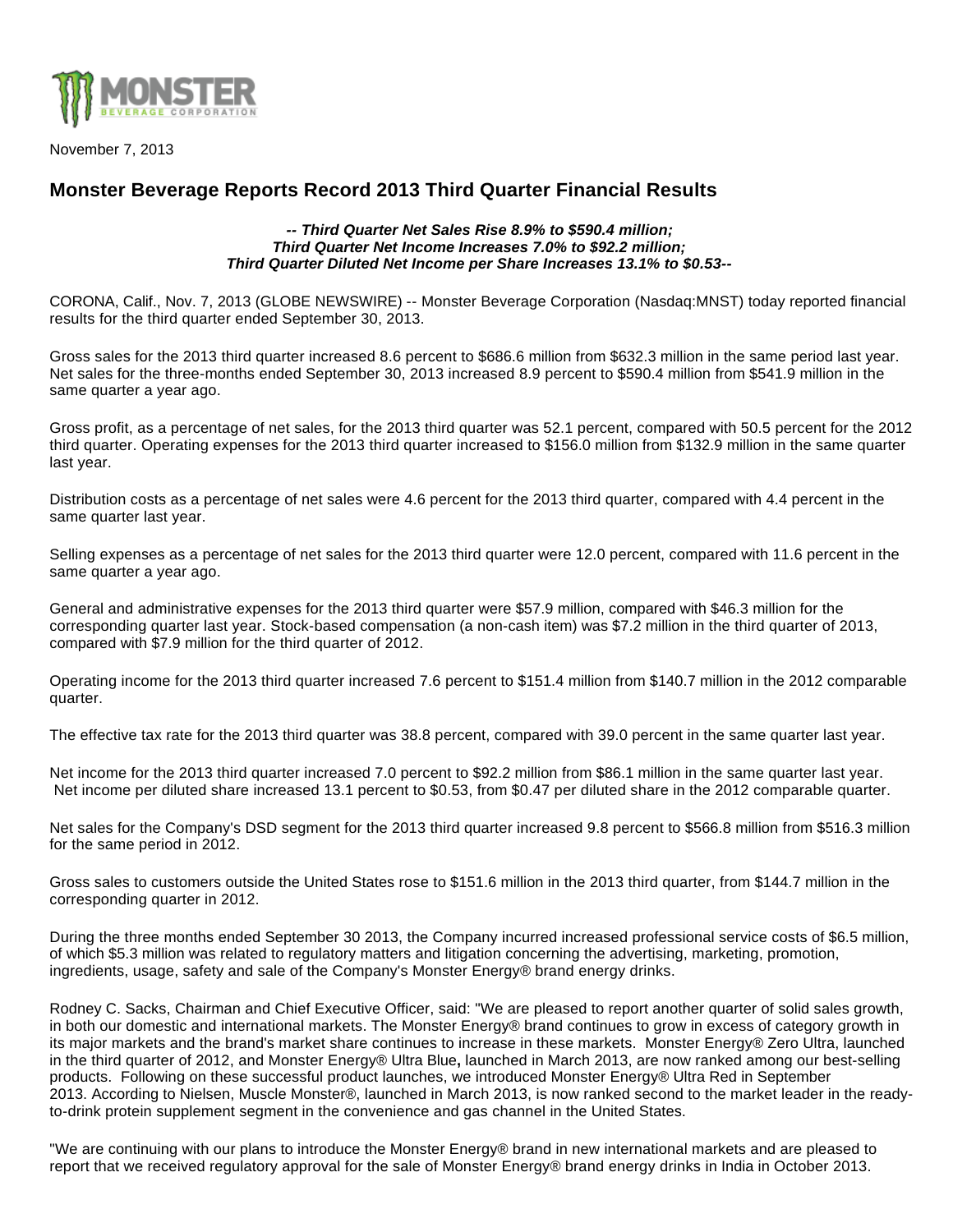"We reiterate that our energy drinks are safe, based on both our and the industry's long track record and the scientific evidence supporting the safety of our ingredients. More than 50 billion cans of energy drinks have been sold and safely consumed worldwide over the past 25 years, including nearly 10 billion Monster Energy® brand energy drinks over the past 11 years," Sacks added.

For the nine-months ended September 30, 2013, gross sales increased 7.5 percent to \$1.97 billion from \$1.83 billion for the comparable period a year earlier. Net sales for the first nine months of 2013 increased 7.3 percent to \$1.71 billion from \$1.59 billion for the same period of 2012.

Gross profit as a percentage of net sales was 52.5 percent for the first nine months of 2013, compared with 51.7 percent for the same period in 2012.

Operating expenses for the nine-months ended September 30, 2013 increased to \$457.6 million from \$385.0 million in the same period last year. Operating income for the first nine months of 2013 increased 0.3 percent to \$438.2 million from \$436.7 million in the corresponding period in 2012.

Net income for the first nine months of 2013 was \$262.6 million, or \$1.51 per diluted share, compared to \$272.0 million, or \$1.47 per diluted share, for the same period last year.

The results for the first nine months were impacted by foreign currency transaction losses of \$9.3 million; legal and other costs related to regulatory matters and litigation concerning the advertising, marketing, promotion, ingredients, usage, safety and sale of the Company's Monster Energy® brand energy drinks of \$13.2 million; and termination costs related to certain of our prior distributors of \$10.7 million.

#### **Investor Conference Call**

The Company will host an investor conference call today, November 7, 2013, at 2:00 p.m. Pacific Time (5:00 p.m. Eastern Time). The conference call will be open to all interested investors through a live audio web broadcast via the internet at [www.monsterbevcorp.com](http://www.monsterbevcorp.com/) in the "Events & Presentations" section. For those who are not able to listen to the live broadcast, the call will be archived for approximately one year on the website.

#### **Monster Beverage Corporation**

Based in Corona, California, Monster Beverage Corporation is a marketer and distributor of energy drinks and alternative beverages. The Company markets and distributes Monster Energy® brand energy drinks, Monster Energy Extra Strength Nitrous Technology® brand energy drinks, Java Monster® brand non-carbonated coffee + energy drinks, X-Presso Monster® brand non-carbonated espresso energy drinks, M3® Monster Energy® Super Concentrate energy drinks, Monster Rehab® non-carbonated energy drinks with electrolytes, Muscle Monster® Energy Shakes, Übermonster® energy drinks, Worx Energy® shots, and Peace Tea® iced teas, as well as Hansen's® natural sodas, apple juice and juice blends, multi-vitamin juices, Junior Juice® beverages, Blue Sky® beverages, Hubert's® Lemonades, Vidration® vitamin enhanced waters, and PRE® Probiotic drinks. For more information, visit [www.monsterbevcorp.com.](http://www.monsterbevcorp.com/)

### **Note Regarding Use of Non-GAAP Measures**

Gross sales is used internally by management as an indicator of and to monitor operating performance, including sales performance of particular products, salesperson performance, product growth or declines and overall Company performance. The use of gross sales allows evaluation of sales performance before the effect of any promotional items, which can mask certain performance issues. We therefore believe that the presentation of gross sales provides a useful measure of our operating performance. Gross sales is not a measure that is recognized under accounting principles generally accepted in the United States of America ("GAAP") and should not be considered as an alternative to net sales, which is determined in accordance with GAAP, and should not be used alone as an indicator of operating performance in place of net sales. Additionally, gross sales may not be comparable to similarly titled measures used by other companies, as gross sales has been defined by our internal reporting practices. In addition, gross sales may not be realized in the form of cash receipts as promotional payments and allowances may be deducted from payments received from certain customers.

#### **Caution Concerning Forward-Looking Statements**

Certain statements made in this announcement may constitute "forward-looking statements" within the meaning of Section 27A of the Securities Act of 1933, as amended, and Section 21E of the Securities Exchange Act of 1934, as amended, regarding the expectations of management with respect to our future operating results and other future events including revenues and profitability. Management cautions that these statements are based on management's current knowledge and expectations and are subject to certain risks and uncertainties, many of which are outside of the control of the Company, that could cause actual results and events to differ materially from the statements made herein. Such risks and uncertainties include, but are not limited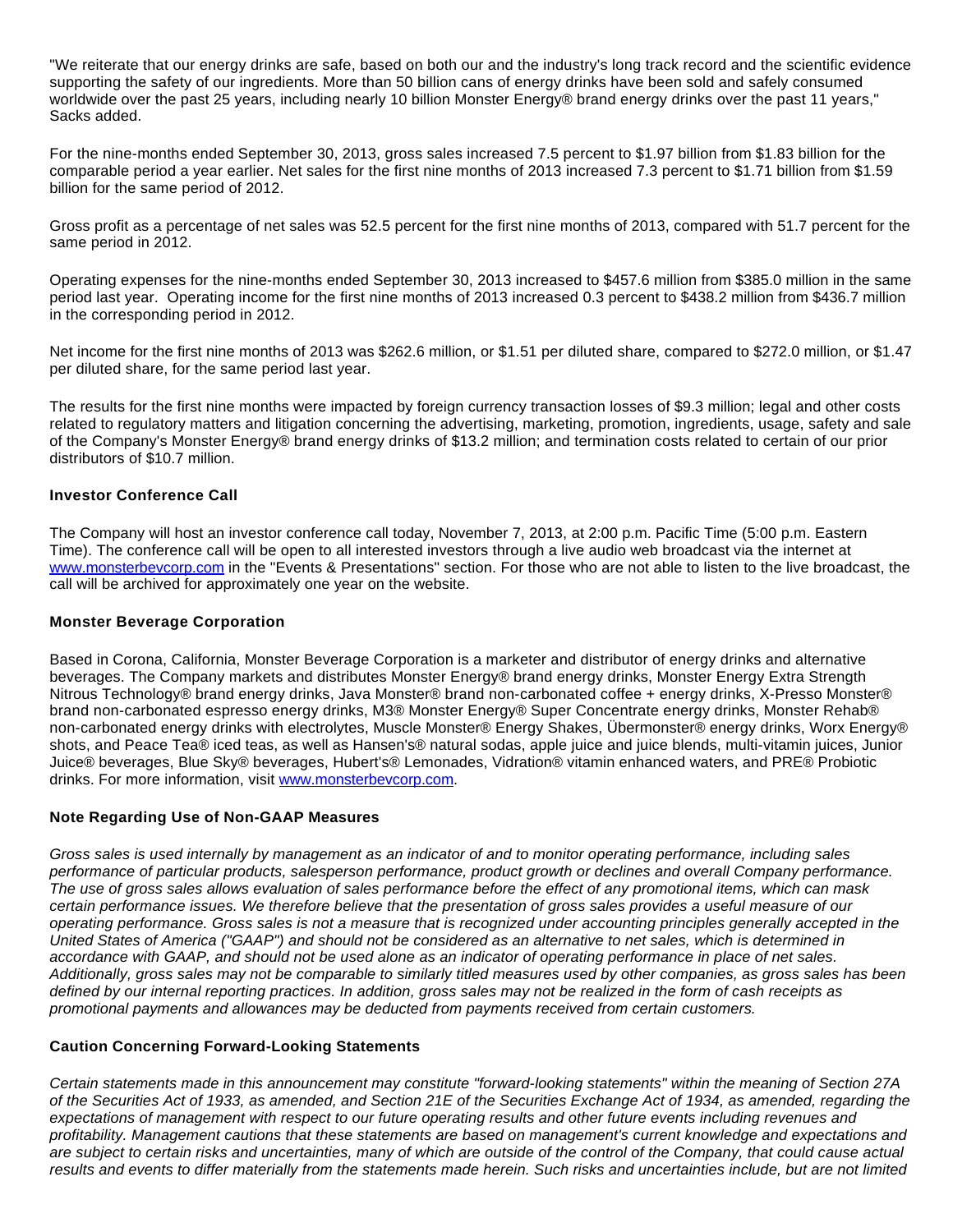to, the following: unanticipated litigation concerning the Company's products; changes in consumer preferences; changes in demand due to both domestic and international economic conditions; activities and strategies of competitors, including the introduction of new products and competitive pricing and/or marketing of similar products; actual performance of the parties under new distribution agreements; potential disruptions arising out of the transition of certain territories to new distributors; changes in sales levels by existing distributors; unanticipated costs incurred in connection with the termination of existing distribution agreements or the transition to new distributors; changes in the price and/or availability of raw materials; other supply issues, including the availability of products and/or suitable production facilities; product distribution and placement decisions by retailers; changes in governmental regulation; our ability to satisfy all criteria set forth in any U.S. model energy drink guidelines, including, without limitation, those proposed by us in a letter to senators or to be proposed by the American Beverage Association, of which we are a member, and the impact on us of such guidelines; the imposition of new and/or increased excise and/or sales or other taxes on our products; criticism of energy drinks and/or the energy drink market generally; the impact of proposals to limit or restrict the sale of energy drinks to minors and/or persons below a specified age and/or restrict the venues and/or the size of containers in which energy drinks can be sold; political, legislative or other governmental actions or events, including the outcome of any state attorney general and/or government or quasi-government agency inquiries, in one or more regions in which we operate. For a more detailed discussion of these and other risks that could affect our operating results, see the Company's reports filed with the Securities and Exchange Commission. The Company's actual results could differ materially from those contained in the forward-looking statements. The Company assumes no obligation to update any forward-looking statements, whether as a result of new information, future events or otherwise.

(tables below)

# **MONSTER BEVERAGE CORPORATION AND SUBSIDIARIES CONDENSED CONSOLIDATED STATEMENTS OF INCOME AND OTHER INFORMATION FOR THE THREE-AND NINE-MONTHS ENDED SEPTEMBER 30, 2013 AND 2012**

**(In Thousands, Except Per Share Amounts) (Unaudited)**

|                                                  |         | <b>Three-Months Ended</b><br>September 30, |           | <b>Nine-Months Ended</b><br>September 30,   |  |
|--------------------------------------------------|---------|--------------------------------------------|-----------|---------------------------------------------|--|
|                                                  |         |                                            |           |                                             |  |
|                                                  | 2013    | 2012                                       | 2013      | 2012                                        |  |
| Gross sales, net of discounts and returns*       |         |                                            |           | \$686,623 \$632,290 \$1,965,461 \$1,828,455 |  |
| Less: Promotional and other allowances**         | 96,201  | 90,350                                     | 259,882   | 239,270                                     |  |
| Net sales                                        | 590,422 | 541,940                                    | 1,705,579 | 1,589,185                                   |  |
| Cost of sales                                    | 282,952 | 268,348                                    | 809,809   | 767,417                                     |  |
| Gross profit                                     | 307,470 | 273,592                                    | 895,770   | 821,768                                     |  |
| Gross profit margin as a percentage of net sales | 52.1%   | 50.5%                                      | 52.5%     | 51.7%                                       |  |
| Operating expenses                               | 156,041 | 132,907                                    | 457,610   | 385,026                                     |  |
| Operating expenses as a percentage of net sales  | 26.4%   | 24.5%                                      | 26.8%     | 24.2%                                       |  |
| Operating income                                 | 151,429 | 140,685                                    | 438,160   | 436,742                                     |  |
| Operating income as a percentage of net sales    | 25.6%   | 26.0%                                      | 25.7%     | 27.5%                                       |  |
| Other (expense) income:                          |         |                                            |           |                                             |  |
| Interest and other (expense) income, net         | (750)   | 331                                        | (8,690)   | 255                                         |  |
| Gain on investments and put options, net         | 44      | 222                                        | 2,681     | 585                                         |  |
| Total other (expense) income                     | (706)   | 553                                        | (6,009)   | 840                                         |  |
| Income before provision for income taxes         | 150,723 | 141,238                                    | 432,151   | 437,582                                     |  |
| Provision for income taxes                       | 58,536  | 55,096                                     | 169,596   | 165,545                                     |  |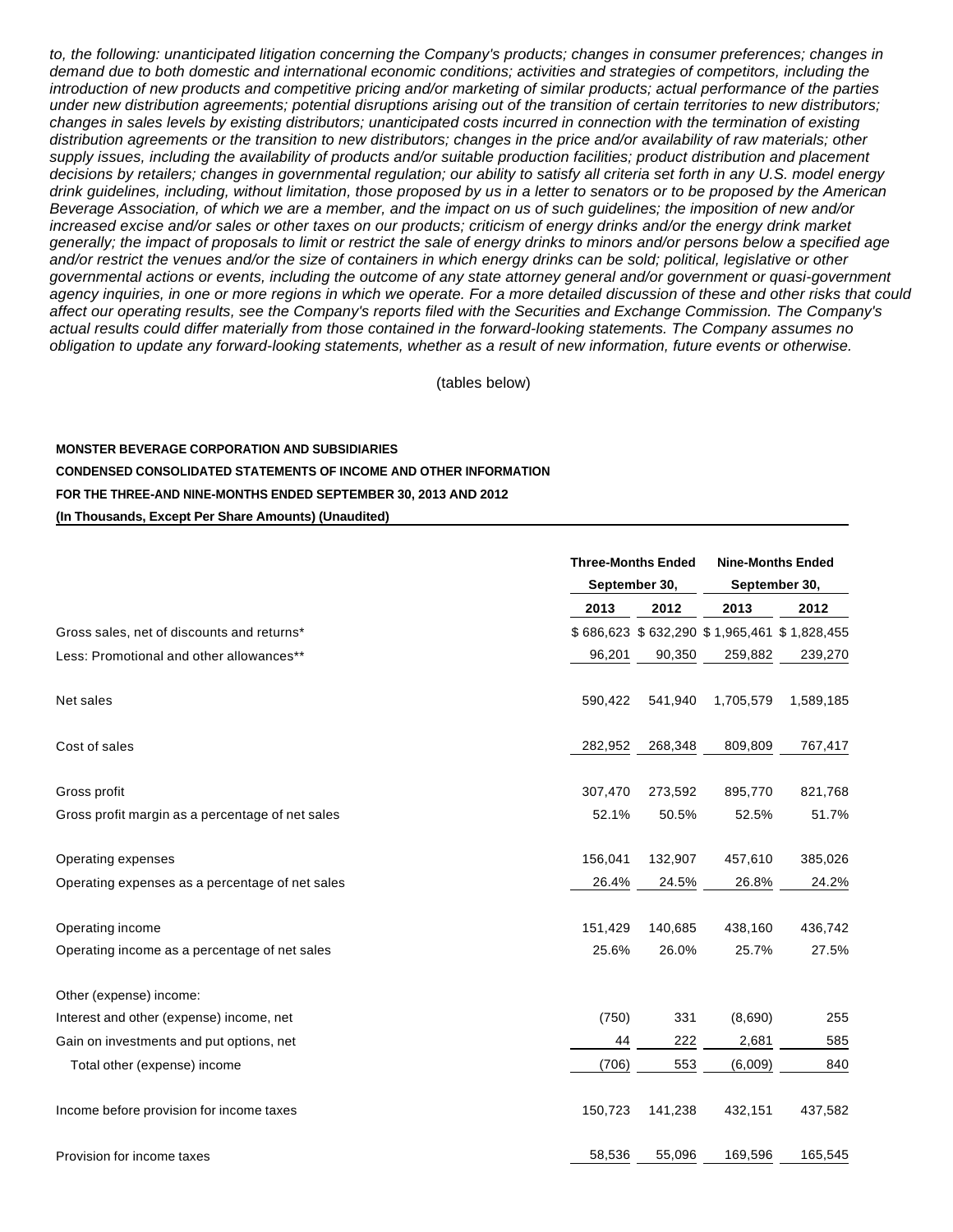| Net income                                                                      | \$92,187 | \$86,142 | \$262,555 | \$272,037 |
|---------------------------------------------------------------------------------|----------|----------|-----------|-----------|
| Net income as a percentage of net sales                                         | 15.6%    | 15.9%    | 15.4%     | 17.1%     |
|                                                                                 |          |          |           |           |
| Net income per common share:                                                    |          |          |           |           |
| Basic                                                                           | \$0.55   | \$0.49   | \$1.58    | \$1.55    |
| <b>Diluted</b>                                                                  | \$0.53   | \$0.47   | \$1.51    | \$1.47    |
| Weighted average number of shares of common stock and common stock equivalents: |          |          |           |           |
| Basic                                                                           | 167,457  | 175,026  | 166,483   | 175,347   |
| <b>Diluted</b>                                                                  | 173,948  | 183,899  | 173,344   | 185,365   |
| Case sales (in thousands) (in 192-ounce case equivalents)                       | 59,204   | 54.611   | 168,568   | 156,532   |
| Average net sales per case                                                      | \$9.97   | \$9.92   | \$10.12   | \$10.15   |

\*Gross sales is used internally by management as an indicator of and to monitor operating performance, including sales performance of particular products, salesperson performance, product growth or declines and overall Company performance. The use of gross sales allows evaluation of sales performance before the effect of any promotional items, which can mask certain performance issues. We therefore believe that the presentation of gross sales provides a useful measure of our operating performance. Gross sales is not a measure that is recognized under GAAP and should not be considered as an alternative to net sales, which is determined in accordance with GAAP, and should not be used alone as an indicator of operating performance in place of net sales. Additionally, gross sales may not be comparable to similarly titled measures used by other companies, as gross sales has been defined by our internal reporting practices. In addition, gross sales may not be realized in the form of cash receipts as promotional payments and allowances may be deducted from payments received from certain customers.

**\*\*** Although the expenditures described in this line item are determined in accordance with GAAP and meet GAAP requirements, the disclosure thereof does not conform with GAAP presentation requirements. Additionally, our definition of promotional and other allowances may not be comparable to similar items presented by other companies. Promotional and other allowances primarily include consideration given to the Company's distributors or retail customers including, but not limited to the following: (i) discounts granted off list prices to support price promotions to end-consumers by retailers; (ii) reimbursements given to the Company's distributors for agreed portions of their promotional spend with retailers, including slotting, shelf space allowances and other fees for both new and existing products; (iii) the Company's agreed share of fees given to distributors and/or directly to retailers for advertising, in-store marketing and promotional activities; (iv) the Company's agreed share of slotting, shelf space allowances and other fees given directly to retailers; (v) incentives given to the Company's distributors and/or retailers for achieving or exceeding certain predetermined sales goals; (vi) discounted or free products; and (vii) contractual fees given to the Company's distributors related to sales made by the Company direct to certain customers that fall within the distributors' sales territories. The presentation of promotional and other allowances facilitates an evaluation of their impact on the determination of net sales and the spending levels incurred or correlated with such sales. Promotional and other allowances constitute a material portion of our marketing activities. The Company's promotional allowance programs with its numerous distributors and/or retailers are executed through separate agreements in the ordinary course of business. These agreements generally provide for one or more of the arrangements described above and are of varying durations, ranging from one week to one year.

**MONSTER BEVERAGE CORPORATION AND SUBSIDIARIES CONDENSED CONSOLIDATED BALANCE SHEETS AS OF SEPTEMBER 30, 2013 AND DECEMBER 31, 2012 (In Thousands, Except Par Value) (Unaudited)**

|                           | September<br>30, | <b>December</b><br>31, |
|---------------------------|------------------|------------------------|
|                           | 2013             | 2012                   |
| <b>ASSETS</b>             |                  |                        |
| <b>CURRENT ASSETS:</b>    |                  |                        |
| Cash and cash equivalents | \$287,019        | \$222,514              |
| Short-term investments    | 315,572          | 97,042                 |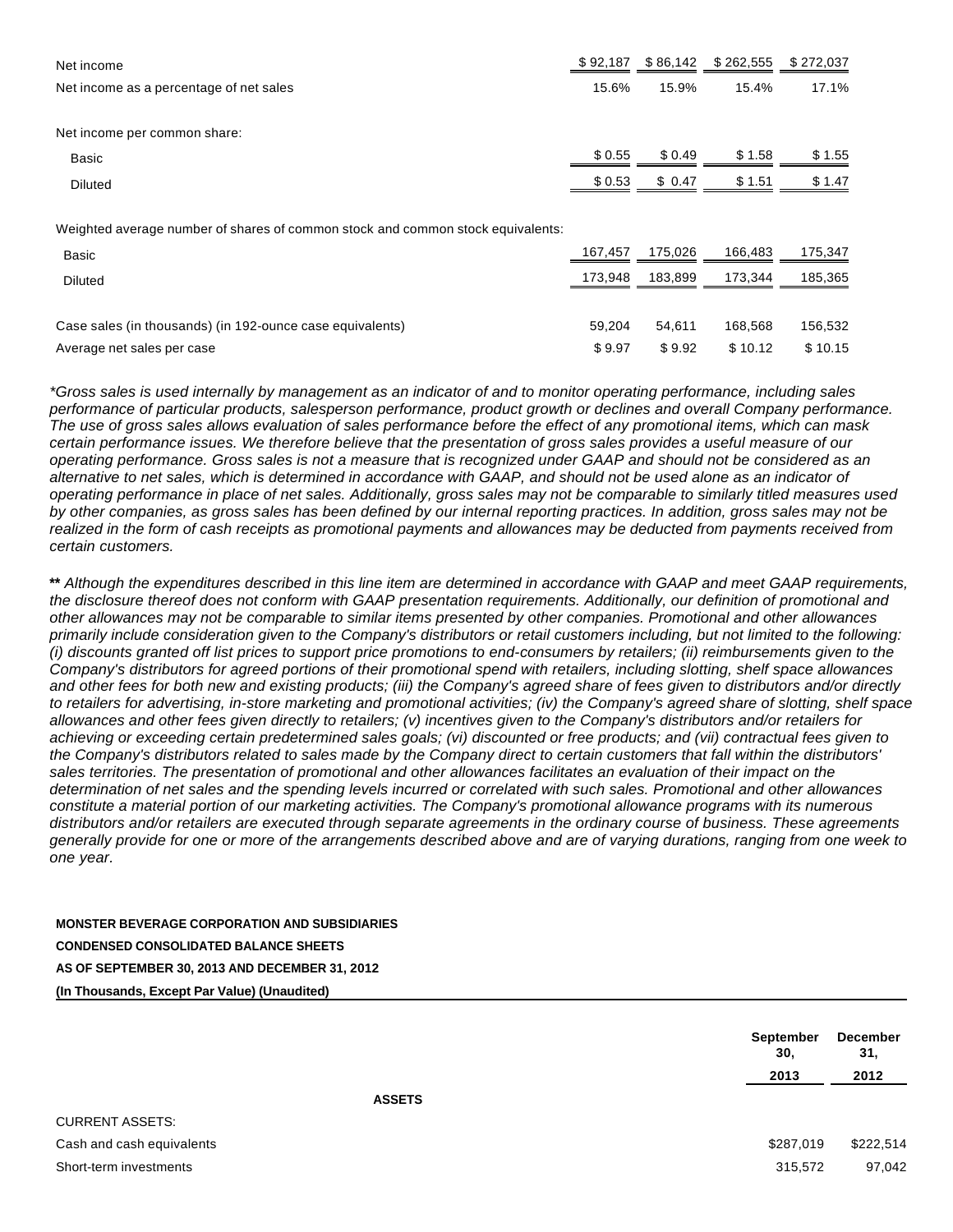| Accounts receivable, net                                                                                                                                                                                       | 339,155       | 236,044       |
|----------------------------------------------------------------------------------------------------------------------------------------------------------------------------------------------------------------|---------------|---------------|
| Distributor receivables                                                                                                                                                                                        | 4,050         | 666           |
| Inventories                                                                                                                                                                                                    | 247,368       | 203,106       |
| Prepaid expenses and other current assets                                                                                                                                                                      | 29,799        | 24,983        |
| Prepaid income taxes                                                                                                                                                                                           | 38,516        | 33,709        |
| Deferred income taxes                                                                                                                                                                                          | 16,978        | 17,004        |
| Total current assets                                                                                                                                                                                           | 1,278,457     | 835,068       |
| <b>INVESTMENTS</b>                                                                                                                                                                                             | 9,725         | 21,393        |
| PROPERTY AND EQUIPMENT, net                                                                                                                                                                                    | 88,495        | 69,137        |
| DEFERRED INCOME TAXES                                                                                                                                                                                          | 61,407        | 59,503        |
| INTANGIBLES, net                                                                                                                                                                                               | 63,613        | 54,648        |
| OTHER ASSETS                                                                                                                                                                                                   | 10,170        | 3,576         |
| <b>Total Assets</b>                                                                                                                                                                                            | \$1,511,867   | \$1,043,325   |
| <b>LIABILITIES AND STOCKHOLDERS' EQUITY</b>                                                                                                                                                                    |               |               |
| <b>CURRENT LIABILITIES:</b>                                                                                                                                                                                    |               |               |
| Accounts payable                                                                                                                                                                                               | \$162,851     | \$127,330     |
| <b>Accrued liabilities</b>                                                                                                                                                                                     | 63,213        | 38,916        |
| Accrued promotional allowances                                                                                                                                                                                 | 131,103       | 91,208        |
| Deferred revenue                                                                                                                                                                                               | 14,702        | 12,695        |
| Accrued compensation                                                                                                                                                                                           | 12,826        | 12,926        |
| Income taxes payable                                                                                                                                                                                           | 53,577        | 5,470         |
| <b>Total current liabilities</b>                                                                                                                                                                               | 438,272       | 288,545       |
| DEFERRED REVENUE                                                                                                                                                                                               | 113,204       | 110,383       |
| STOCKHOLDERS' EQUITY:                                                                                                                                                                                          |               |               |
| Common stock -- \$0.005 par value; 240,000 shares authorized; 205,893 shares issued and 167,653 outstanding as<br>of September 30, 2013; 203,759 shares issued and 165,776 outstanding as of December 31, 2012 | 1,029         | 1,019         |
| Additional paid-in capital                                                                                                                                                                                     | 357,991       | 287,953       |
| Retained earnings                                                                                                                                                                                              | 1,771,219     | 1,508,664     |
| Accumulated other comprehensive (loss) income                                                                                                                                                                  | (1, 134)      | 2,074         |
| Common stock in treasury, at cost; 38,240 and 37,983 shares as of September 30, 2013 and December 31, 2012,<br>respectively                                                                                    | (1, 168, 714) | (1, 155, 313) |
| Total stockholders' equity                                                                                                                                                                                     | 960,391       | 644,397       |
| <b>Total Liabilities and Stockholders' Equity</b>                                                                                                                                                              | \$1,511,867   | \$1,043,325   |
|                                                                                                                                                                                                                |               |               |

CONTACT: Rodney C. Sacks

Chairman and Chief Executive Officer

(951) 739-6200

Hilton H. Schlosberg

Vice Chairman

(951) 739-6200